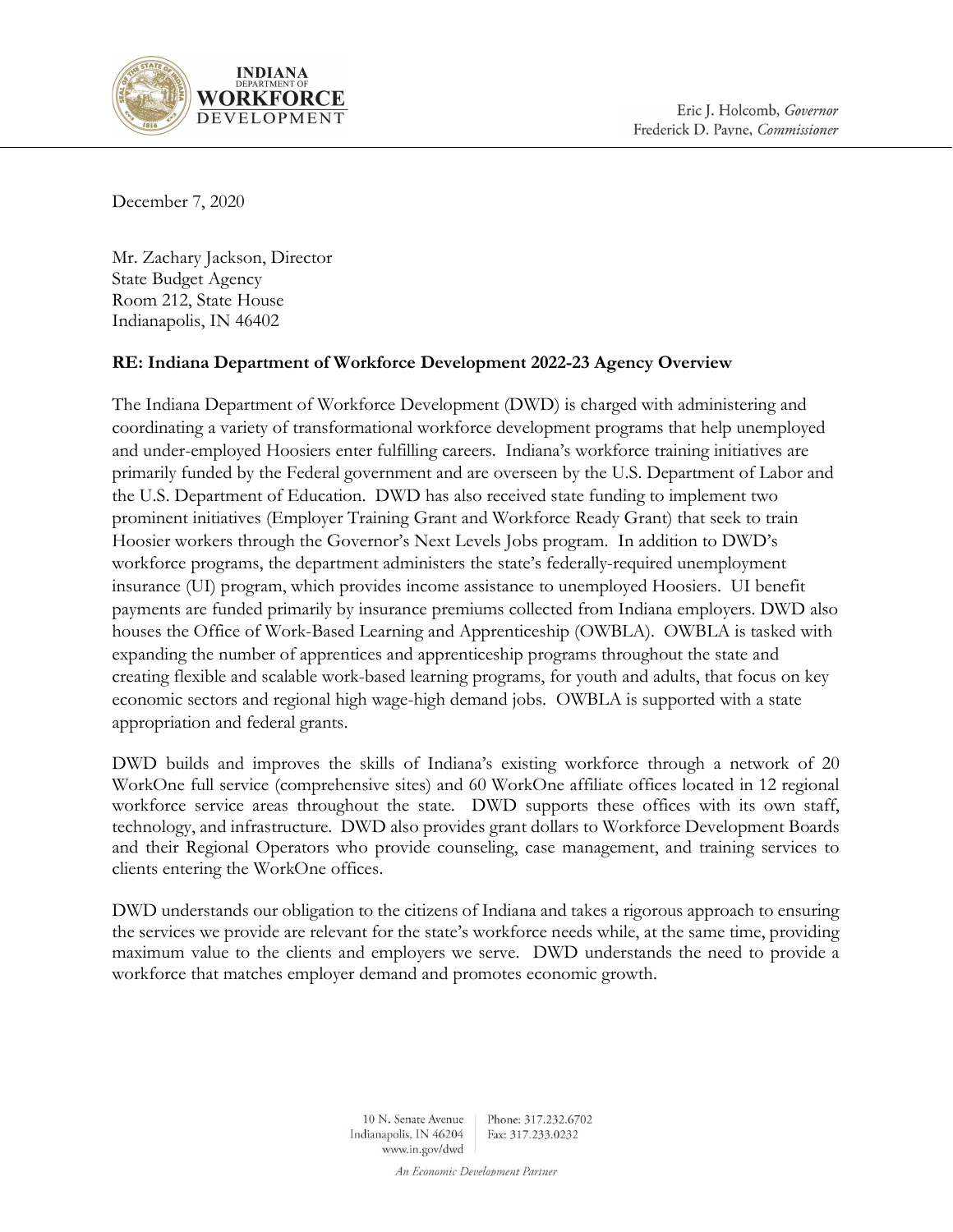For the 2022-2023 biennium, DWD is requesting a General Fund budget of \$42,690,625 for fiscal year 2022, and the same amount for fiscal year 2023. Our department's request is summarized below.

| Program                               | FY 2022 Appropriation | FY 2023 Appropriation |
|---------------------------------------|-----------------------|-----------------------|
| <b>Adult Education Distribution</b>   | \$12,600,000          | \$12,600,000          |
| <b>Adult Education Administration</b> | \$385,041             | \$385,041             |
| Dropout Prevention/JAG                | \$6,800,000           | \$6,800,000           |
| Next Level Jobs Employer              | \$16,964,066          | \$16,964,066          |
| Training Grant                        |                       |                       |
| Workforce Ready Grant                 | \$3,000,000           | \$3,000,000           |
| Office of Work-Based Learning         | \$510,000             | \$510,000             |
| and Apprenticeship                    |                       |                       |
| Workforce Development Fund            | \$1,138,715           | \$1,138,715           |
| Serve Indiana                         | \$239,560             | \$239,560             |
| Work Indiana                          | \$150,000             | \$150,000             |
| Proprietary Education                 | \$53,243              | \$53,243              |
| Indiana Construction                  | \$850,000             | \$850,000             |
| Roundtable                            |                       |                       |
| <b>TOTALS</b>                         | \$42,690,625          | \$42,690,625          |

## Description of Major Programs

DWD administers multiple federal and state programs that assist Indiana's current and future workforce:

- 1. Workforce Innovation & Opportunity Act (federal) funds are primarily used to provide case management services and training programs to clients entering our WorkOne offices throughout the state. They are divided into three buckets to serve different workforce populations: adult, youth, and dislocated workers. Income qualifications must be met in order to access these services.
- 2. Unemployment Insurance (federal) is an income maintenance program designed to help individuals bridge the gap between unemployment and returning to work. To qualify for benefits, a person must be unemployed through no fault of their own and able, available, and actively seeking full time employment.
- 3. Office of Work-Based Learning and Apprenticeship (state and federal) coordinate efforts to expand US DOL registered apprenticeship programs; develop and implement a framework of work-based learning pathways for both youth and adult populations based on key economic sectors; and build public-private partnerships statewide, based on local needs, to increase business and industry engagement with education providers.
- 4. Next Level Jobs Employer Training Grant (state) reimburses employers who train, hire, and retain new or incumbent workers to fill in-demand positions within recognized job fields.
- 5. Next Level Jobs Workforce Ready Grant (state) provides tuition support to Hoosiers for qualifying high-value certificates from eligible training providers. DWD administers the non-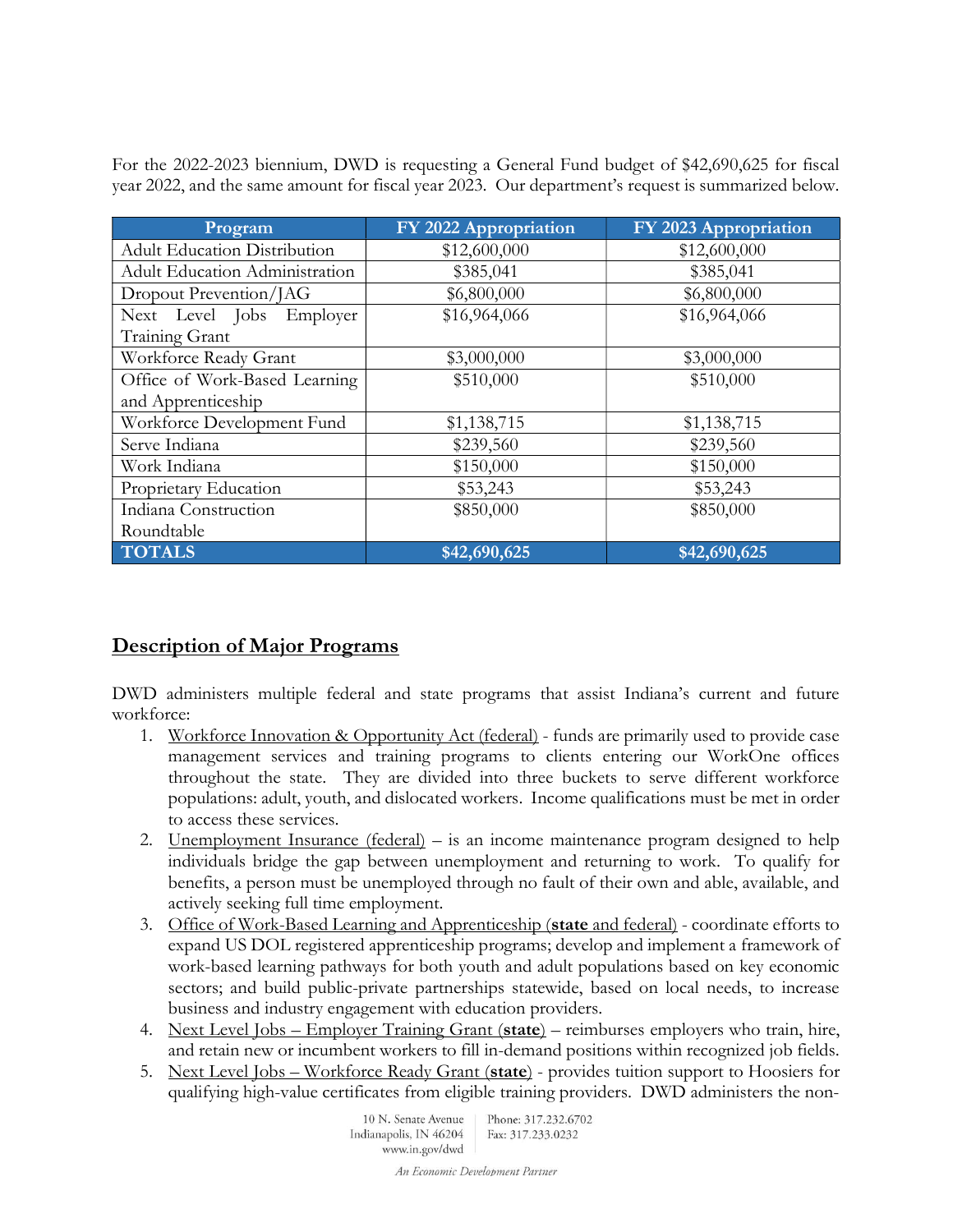credit bearing certificates, and the Commission for Higher Education oversees the creditbearing program.

- 6. Adult and Basic Education (state and federal) funds from this program ensure the delivery of foundational skills development, academic and career counseling services, and career pathways to adults and out–of–school youth for the purpose of employment, reemployment, or enhanced employment. This includes helping Hoosiers who lack a high school diploma achieve educational grade level gains and ultimately obtain a diploma or high school equivalent (HSE) diploma as well as in-demand occupational credentials.
- 7. Wagner-Peyser Act (federal) funds are used to provide employment-related labor exchange services, including job search assistance, counsel job seekers, help write resumes, job referrals and placement, match skills to employer needs, and help determine employer job demand. There are currently no income qualifications required to access these services.
- 8. Dropout Prevention/Job for American Graduates  $(AG)$  (state) A non-profit youth development program, JAG is dedicated to helping low-income, at-risk youth graduate from high school and make successful transitions to post-secondary education, training, military, and/or full-time employment.
- 9. Work Indiana  $(\text{state})$  provides access to short-term training opportunities that lead to industry recognized credentials in high-wage, high-demand occupations. Candidates for this program must be enrolled in our Adult Education program. This program also provides funds to employers to reimburse for expenses incurred in assisting employees obtain their high school equivalency diploma.
- 10. Re-Employment Services and Eligibility Assessment Act (RESEA) (federal) this program provides funds for states to better link the unemployed with the overall workforce system.
- 11. Trade Adjustment Assistance Act (TAA) (federal) helps workers whose employment has been adversely affected by increased imports or shifts to foreign production/services. Benefits include job search, training, relocation assistance, wage subsidy for older workers, income support while in training, and a healthcare tax credit.
- 12. Jobs for Veterans State Grants (JVSG) (federal) staffing grant for Local Veterans Employment Representatives (LVERs) and Disabled Veteran Outreach Program Specialists (DVOPS) who provide labor exchange individual career services to veterans and employers to ensure veterans receive priority of service and preference in hiring initiatives and job referrals.
- 13. Serve Indiana (state and federal) administers the state's AmeriCorps programs and is the mechanism to promote and strengthen volunteer activities throughout the state. Serve Indiana also partners with employers to support the development and strengthening of employer-based volunteer programming and the Indiana Kids program (after-school mentoring).
- 14. Senior Community Service Employment Program (SCSEP) (federal) funds for training in meaningful, part-time community service activities for low-income persons who are 55 years of age or older.
- 15. Workforce Development Fund (state) currently used to fund workforce programs, such as Jobs for Hoosiers, and to pay salaries for workforce related staff.
- 16. Bureau of Labor Statistics (federal) pays for research and analysis associated with compiling employment-related statistics including Quarterly Census Employment Wages, Local Area Unemployment Statistics, Occupational Employment Statistics and Current Employment Statistics.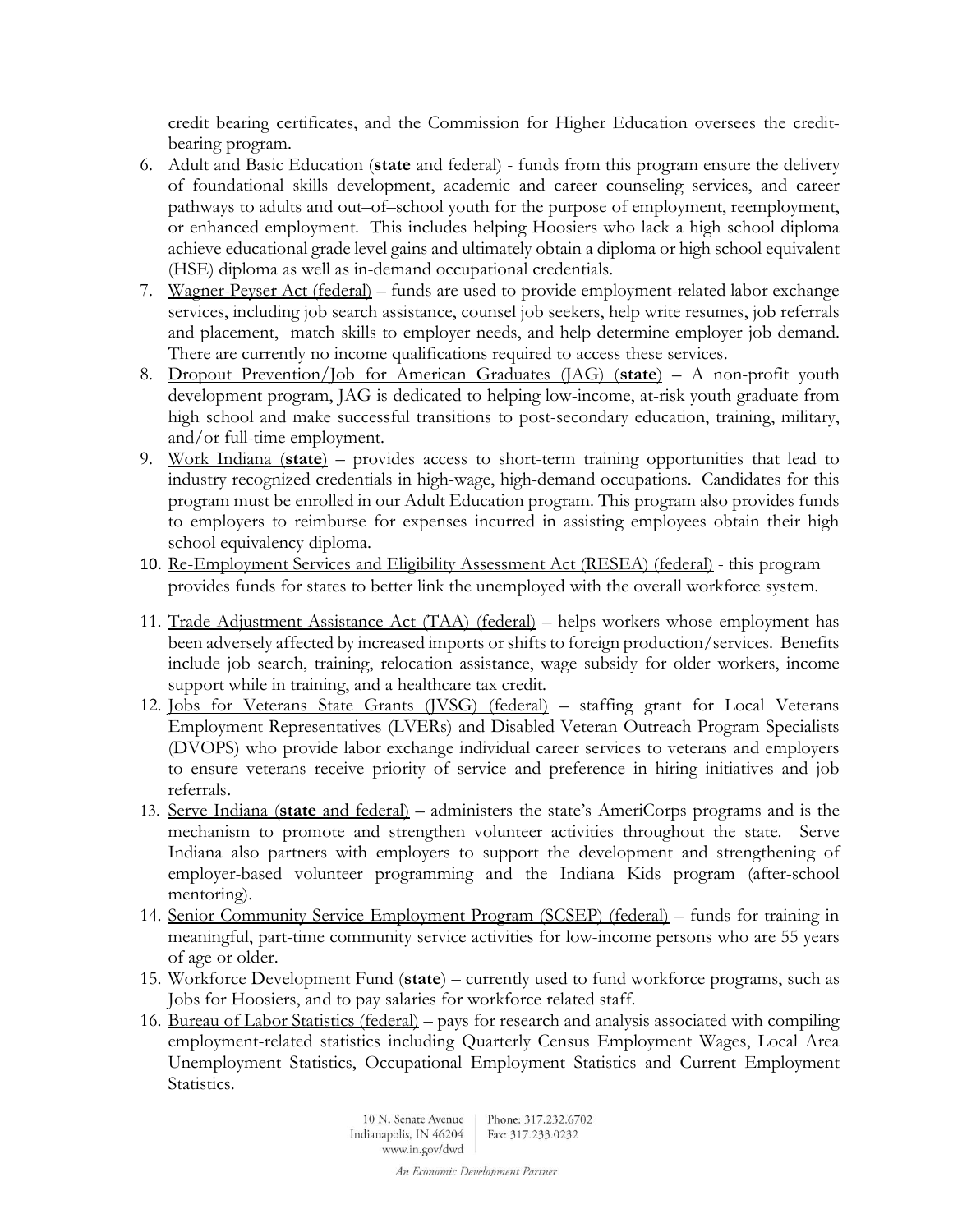17. Work Opportunities Tax Credit (WOTC) (federal) – a federal tax credit for private, for-profit employers to encourage hiring jobseekers who traditionally have difficulty finding employment, individuals who have utilized welfare programs, ex-felons, individuals with disabilities, and certain groups of Hoosier youth.

## ACCOMPLISHMENTS OVER THE LAST BIENNIUM (FY20, FY21)

The pandemic has had a profound impact on DWD, which required a herculean effort by agency leaders and staff to scale up to meet the challenge of serving hundreds of thousands of individuals in a very short amount of time. The ability of our team to adapt quickly to the situation was unlike anything the department had ever experienced, and resulted in providing short-term income assistance and virtual employment/career service guidance to hundreds of thousands of Hoosiers. DWD also partnered with the Governor's Workforce Cabinet and the Commission for Higher Education to expeditiously implement the Rapid Recovery program, which supplemented the Governor's Next Level Jobs initiatives with an extra \$33M in Coronavirus Relief Funds for training efforts. Other notable accomplishments are listed below:

- 1. Unemployment Insurance:
	- o Provide unemployment insurance to workers impacted by COVID-19 Pandemic, which included the implementation of five new federal programs from a program and IT perspective - Federal Pandemic Unemployment Compensation, Pandemic Unemployment Assistance, Pandemic Emergency Unemployment Compensation, Extended Benefits, and Lost Wages Assistance (FEMA).
	- o Stood up a new Contact/Call Center, implemented a phone filing system, and deployed virtual hiring and training.
	- o Implemented several new Executive Orders, including among other things waiving the waiting week, waiving work search requirements, and adding flexibility around the "able and available" requirement of UI by allowing those impacted to by COVID-19 to be eligible for regular UI.
- 2. NLJ Employer Training Grant:
	- o 1,340 employers have active or completed training plans
	- o 2,374 employers engaged in NLJ (this number represents the total number of employers who have engaged in some way beyond just looking at the website)
	- o 18,055 individuals have completed or in active employer training programs
- 3. NLJ Workforce Ready Grant:
	- o Since inception, 1,393 individuals have completed a training program, with 735 of those earning a credential. Most credentials have been earned in IT and Business Services, followed by the Building and Construction sector.
- 4. Adult Education:
	- o Ranked third nationally in number of students attaining a high school credential: approximately 5,000 each year.
	- o Ranked first nationally for the percentage of enrollments obtaining a measurable skill gained at 67.11% PY 2018.

10 N. Senate Avenue Phone: 317.232.6702 Indianapolis, IN 46204 Fax: 317.233.0232 www.in.gov/dwd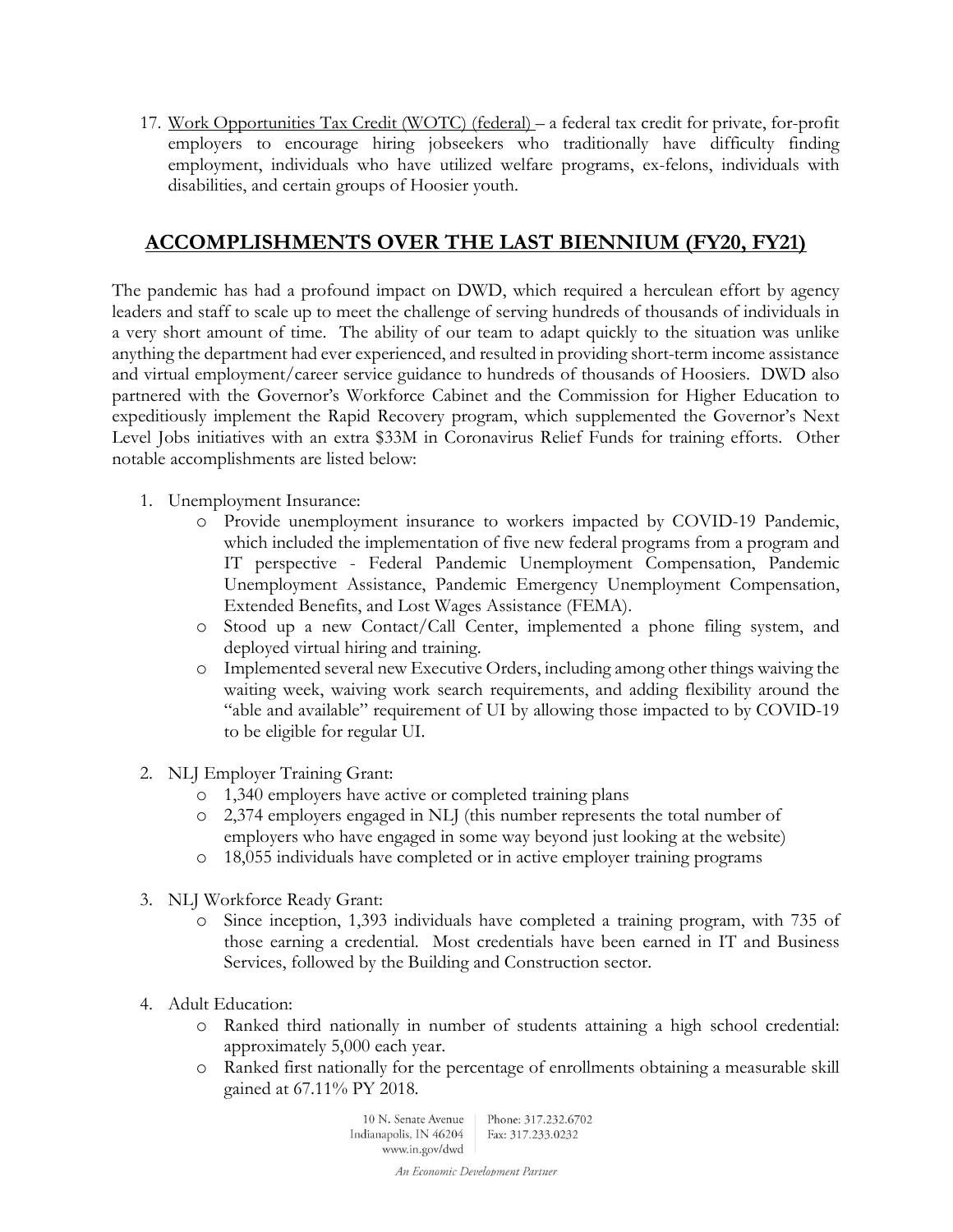- o Ranked seventh nationally for the number of students enrolled in Integrated Education and Training programs PY 2018.
- o Enrolled 273,375 participants between 2010 and June 2020.
- 5. Office of Work-Based Learning and Apprenticeship:
	- o 35,172 Hoosiers participated in a work-based learning program as of December 31, 2019; this is a 193% increase since inception.
	- o Indiana has ranked as high as #2 in the country for the number of new registered apprentices and ranks consistently at #3 for apprenticeship completions.
	- o 100th Certified State Earn and Lean (SEAL) program to be announced soon.
	- o All five key economic sectors (advanced manufacturing 34%, health and life sciences –  $32\%$ , building and construction –  $11\%$ , IT and business services –  $10\%$ , transportation and logistics  $-5\%$ ) have current comprehensive SEAL programs.
- 6. Jobs for America's Graduates (JAG)/Dropout Prevention
	- o Total Participants: 13,685
	- o Total Participants Graduating High School: 10,225
	- o Partnered with FSSA's Division of Disability and Rehabilitative Services to leverage funding for a Pre-Employment Transitions Services program serving JAG students with disabilities.

National Accolades

- o JAG Indiana had four (4) Ken Smith Scholars awardees and four (4) T-Mobile Scholarship winners, the most of any JAG national affiliate state.
- o JAG Indiana received the Statewide 5 of 5 Award from National JAG six years in a row, ensuring even during COVID-19, JAG Indiana youth were completing educational and employment goals.
- o JAG Indiana awarded the national Scholarship Award in 2020 for securing postsecondary education funding for JAG students totaling over \$19M. This is the  $8<sup>th</sup>$  year in a row JAG Indiana has received this award.
- o Expanded programming in 2020, in partnership with Strada Education Network, to 4 additional schools in southern Indiana, thereby piloting a public-private partnership for JAG Indiana.
- o In 2019, JAG Indiana expanded the College Success Program models to include partnerships with Ivy Tech Community College and Vincennes University students.

## CHALLENGES OVER THE LAST BIENNIUM (FY20, FY 21)

1. Continued need to invest in Hoosiers, in the midst of a pandemic, so that they can realize their full career potential in an ever-changing economy. Traditional delivery strategies have been adjusted to provide less in-person coaching, and more virtual services that are dependent upon technology solutions.

> 10 N. Senate Avenue | Phone: 317.232.6702 Indianapolis, IN 46204 Fax: 317.233.0232 www.in.gov/dwd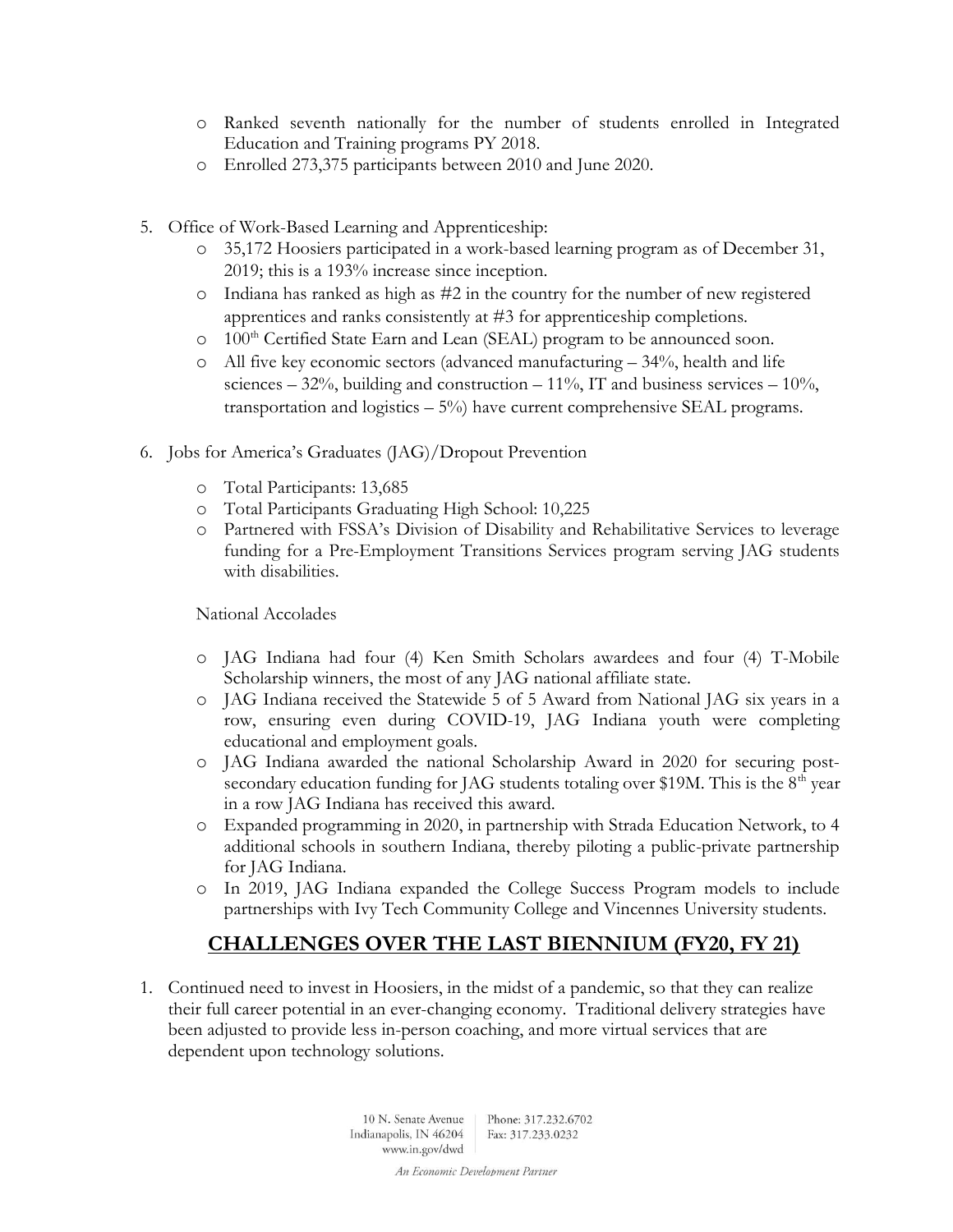- 2. In Unemployment Insurance, conflicts between shortage of well-trained staff and devices and significantly increased claims caused by COVID-19 Pandemic. Also, the ability to quickly hire and train staff in efforts to meet the unprecedented amounts of calls to the contact center, issues to be adjudicated, appeals to be processed, and fraud detection and prevention and the units that support these functional areas. Staff fatigue has been an issue and as the increased volume of workload continues, staff are likely to experience burn out. UI has also seen an increased amount of fraudulent activity associated with the new Federal programs.
- 3. In Adult Education, providing quality professional development to all instructors statewide in-person and virtually; barriers include varying professional development needs of individual programs, part-time staff, and rural program locations. An additional challenge has been in offering integrated education and training concurrently and contextually in adult education classrooms.
- 4. Finding meaningful avenues to support communities through volunteerism during a pandemic. The demand for volunteer activities in communities across the state has increased and Serve Indiana is challenged to meet the demand with its current capacity.
- 5. JAG Indiana is looking for every available resource to sustain the current reach as well as to expand our JAG programs to serve many more students and schools. Now more than ever, this population needs support, training, and connectivity to help upcoming graduates have a fighting chance in what will clearly be an extraordinarily difficult labor market for anyone – let alone entry-level and first-time workers.

# OBJECTIVES FOR THE NEXT BIENNIUM (FY22, FY23)

- 1. Unemployment Insurance
	- o Continue to modernize the UI Program
	- o Continue to improve Unemployment Insurance performance and reduce fraud via the increased use of technology, utilizing critical Penalty and Interest funds.
	- o Recover from the increased pandemic workload associated with adjudication, appeals, fraud, overpayments, etc.
- 2. Expand opportunities to engage students in distance learning that lead to educational gains and increased participation in short-term training for industry-recognized credentials in highwage, high-demand occupations.
- 3. Increase access to technology and connectivity for students who lack digital literacy and remote learning opportunities.
- 4. Continue to develop relationships with all Indiana employers to make sure we are aware of their current and future workforce needs.
- 5. Continue to strengthen outcomes of Regional Workforce Development Boards by building upon our current relationships.
- 6. For Registered Apprenticeships and SEALS
	- o 30% increase in partners (employers and educators)

10 N. Senate Avenue Phone: 317.232.6702 Indianapolis, IN 46204 Fax: 317.233.0232 www.in.gov/dwd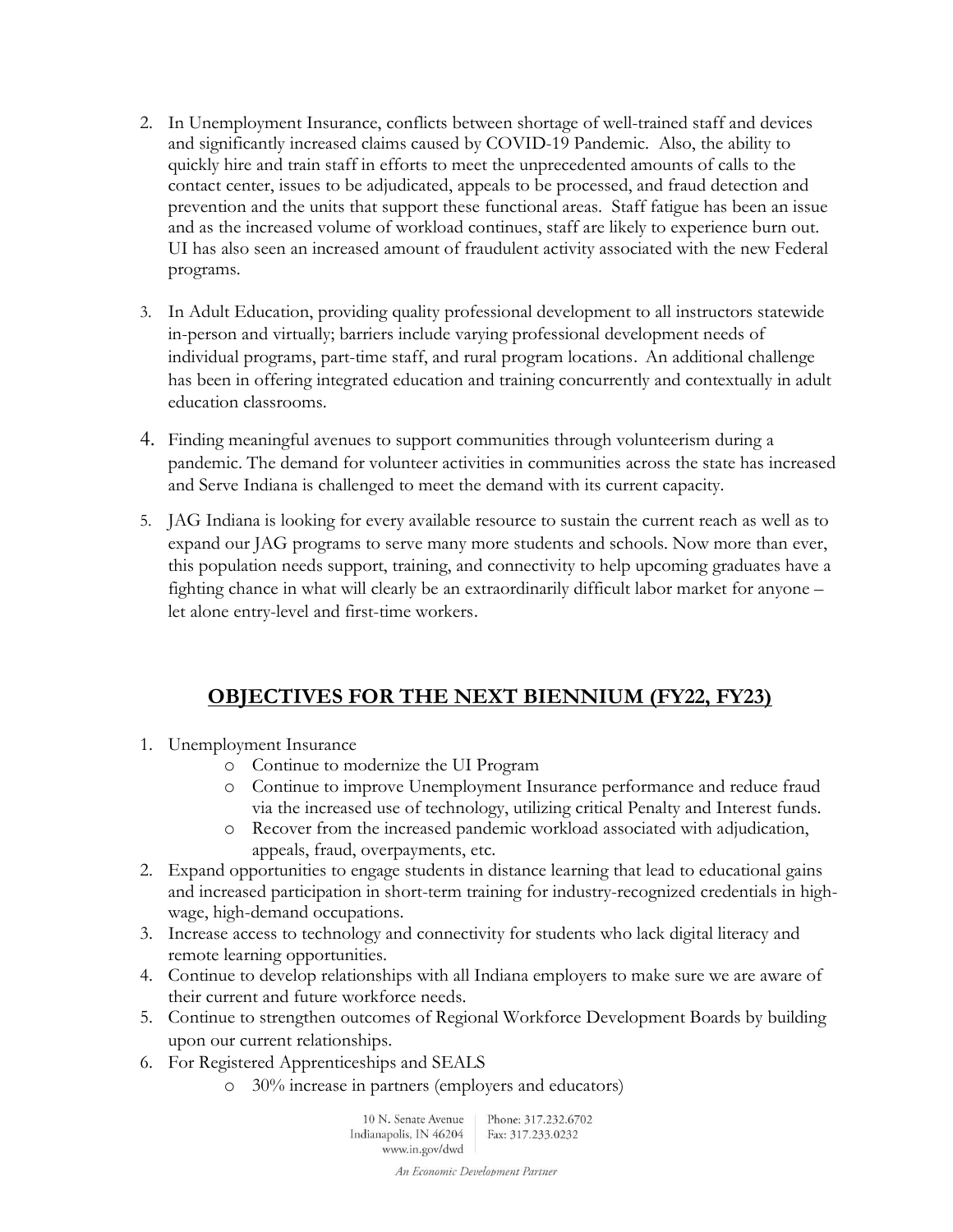- o 50% increase in participants in comprehensive programs
- 7. Having Regional Workforce Development Boards become registered apprenticeship intermediaries with U.S. DOL.
- 8. Implementing elements of the State's WIOA Plan that was drafted in the Winter of 2019/Spring of 2020.
- 9. Increase the visibility of JAG Indiana and its mission to serve our most vulnerable youth.
- 10. Strengthen the quality and impact of AmeriCorps programming in Indiana.
- 11. Increase the number of Employer Based Volunteer Programs in Indiana.
- 12. Increase the awareness of Serve Indiana in the general public.
- 13. Employment Training Grant
	- o Continue reimbursing employers in the high demand, high priority sectors for training talent in communities across Indiana by delivering the total funding allowed.
	- o Expand reach to attract more minority, women, and veteran owned employers.

## KEY PERFORMANCE INDICATORS

DWD's Key Performance Indicators (KPIs) reported to the Governor's Office each quarter measure individual employment retention after the first and second quarter of a person receiving a service, as well as median wage gains and growth after having received assistance. The agency compares retention and wage data based on whether or not the service provided was: 1) self-service 2) staff assisted/case management service 3) training service or 4) adult education service.

> 10 N. Senate Avenue Phone: 317.232.6702 Indianapolis, IN 46204 Fax: 317.233.0232 www.in.gov/dwd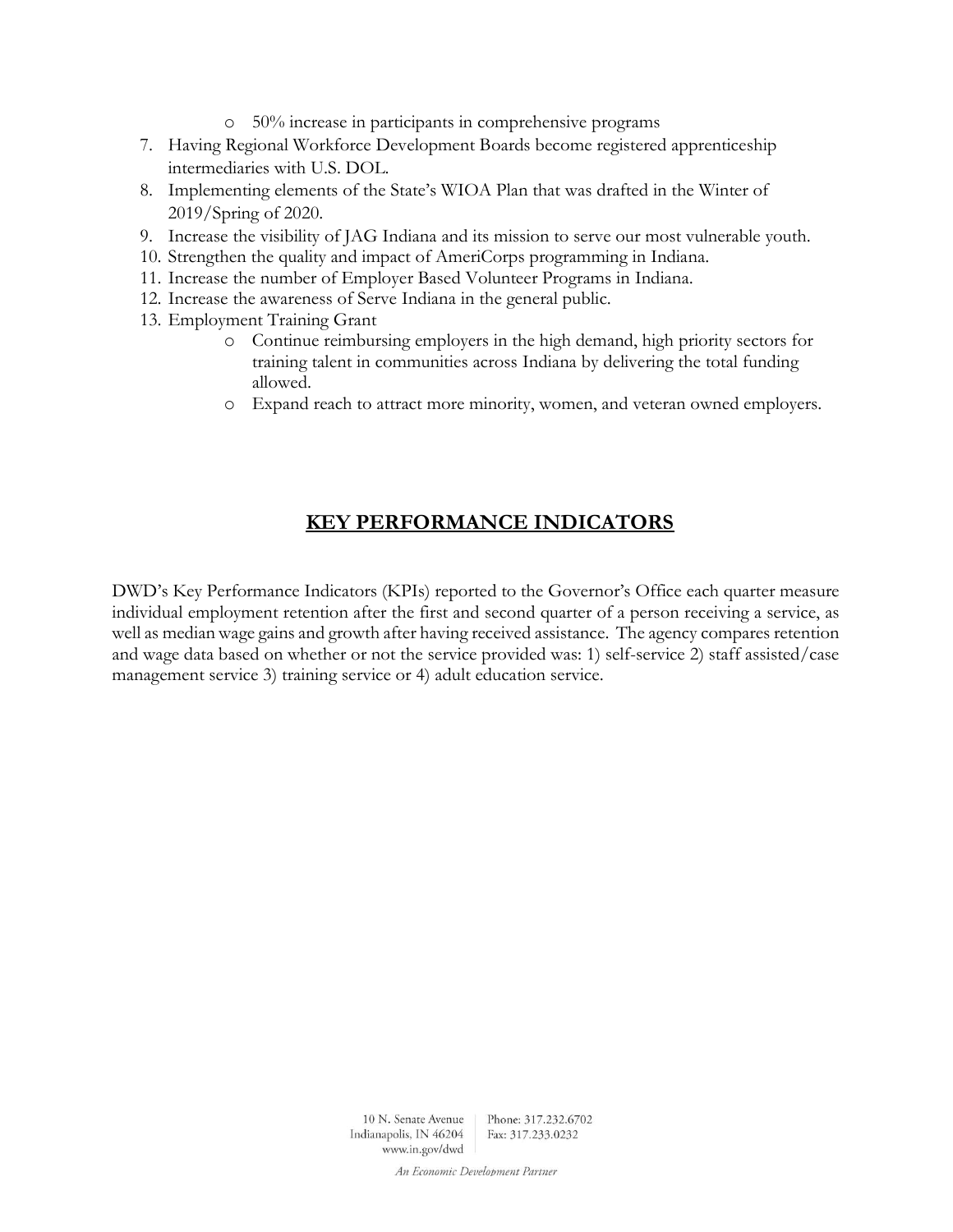

In the fourth quarter of 2019 the agency reported the following data:

| <b>Service Group/Program</b>                           | Total #<br><b>Exiters</b> | # Exiters<br><b>Entering</b><br>Employment<br>1 Qtr After<br>Exit | % Exiters<br><b>Entering</b><br>Employment<br>1 Quarter<br><b>After Exit</b> | # Employed<br>In Both 1 and<br>2 Quarters<br><b>After Exit</b> | <b>Retention</b><br>Rate |
|--------------------------------------------------------|---------------------------|-------------------------------------------------------------------|------------------------------------------------------------------------------|----------------------------------------------------------------|--------------------------|
| Self-Service                                           | 5,960                     | 3,740                                                             | 62.8%                                                                        | 3,223                                                          | 86.2%                    |
| <b>Staff Assisted/Case Management Services</b>         | 7,287                     | 4,789                                                             | 65.7%                                                                        | 4,123                                                          | 86.1%                    |
| <b>Training Services</b>                               | 291                       | 215                                                               | 73.9%                                                                        | 192                                                            | 89.3%                    |
| <b>Adult Education</b>                                 | 4,272                     | 2,330                                                             | 54.5%                                                                        | 1,938                                                          | 83.2%                    |
|                                                        |                           |                                                                   |                                                                              |                                                                |                          |
| Self-Service (Unduplicated)                            | 869                       | 518                                                               | 59.6%                                                                        | 433                                                            | 83.6%                    |
| Staff Assisted/Case Management Services (Unduplicated) | 6,996                     | 4,574                                                             | 65.4%                                                                        | 3,931                                                          | 85.9%                    |
| <b>Training Services (Unduplicated)</b>                | 291                       | 215                                                               | 73.9%                                                                        | 192                                                            | 89.3%                    |

10 N. Senate Avenue Phone: 317.232.6702 Indianapolis, IN 46204 Fax: 317.233.0232 www.in.gov/dwd